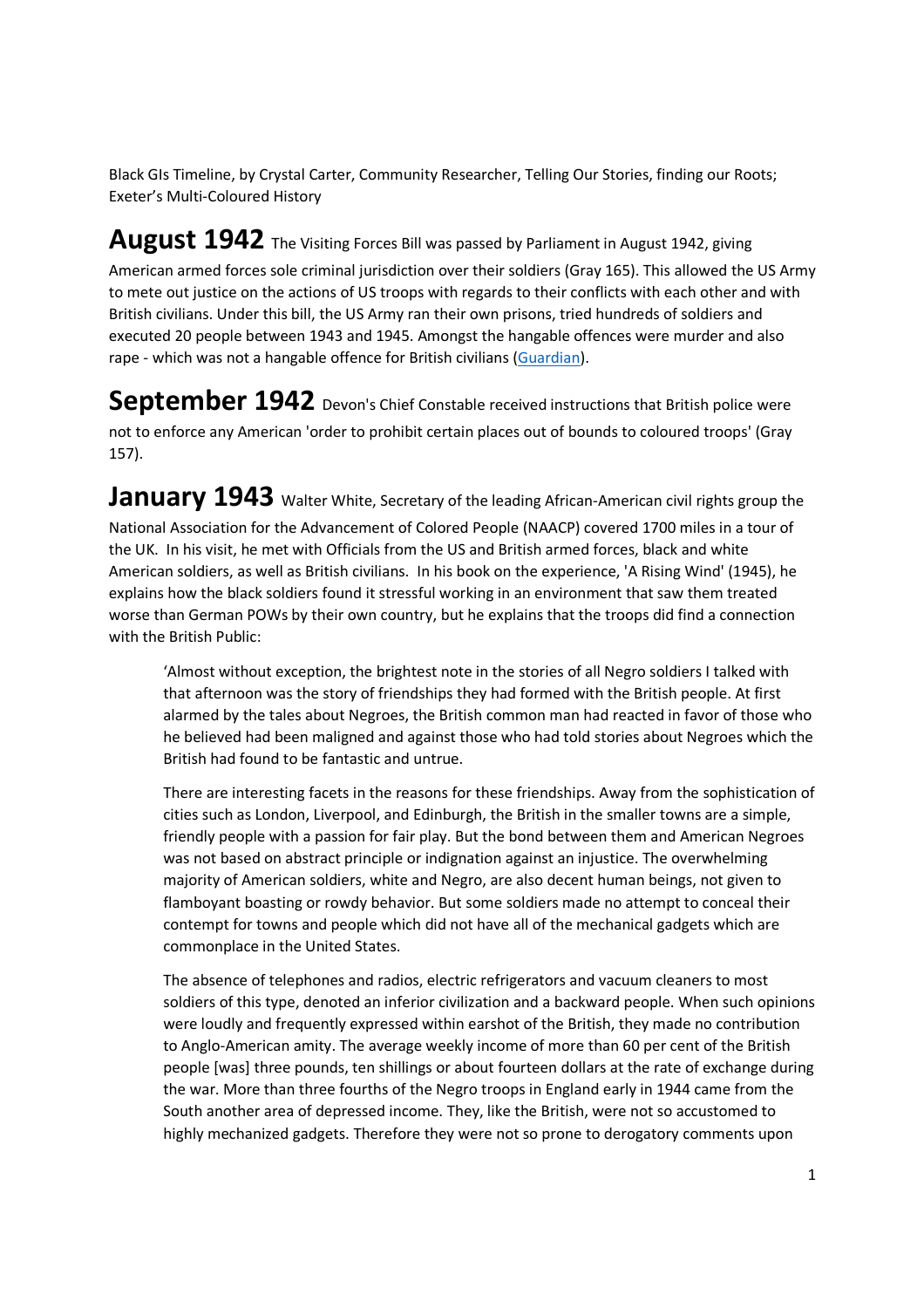British living as were some of their white fellow Americans. So, too, did somewhat better manners restrain them from giving offense. Learning this in time, the British developed respect and friendship for Negro soldiers which they, in turn, cherished. For many of the Negroes it was their first experience in being treated as normal human beings and friends by white people'.

Walter White

**October 1943** An Exeter City Council Representative attended a meeting in Bristol with representatives of the United States Army to work out arrangements for American troops in Exeter. One of the agreements was there was to be no billeting of 'coloured troops' (Gray 157).

## **From 30 Sept 1943 to 30 June 1944** A number of African-American US

troop battalions were based at Country Ground during WW2. They were part of the overall US military presence in Exeter which included billeted troops and those based in Topsham Barracks. During this time the US Army had a policy of segregating black and white troops which applied in the US and throughout the European and Pacific Theatres of war. In Exeter this meant that Black troops were based in tents at County Ground, St Thomas, and white soldiers were based soldiers quarters at Topsham Barracks.

This level of segregation was common practice throughout England where the US Army on an 'Off Limits' policy that kept black and white soldiers separated, both on base an in off duty social settings. In some towns this meant that 'commanding officers would declare town "X" as out of bounds for Negro soldiers and town "Y" for white soldiers. In sparsely settled regions, where there were few towns, and most of them small, recreational facilities consisting usually of only a pub or two and a moving picture theater, a system would be set up for whites on "odd" nights and Negroes on "even" nights' (White 19). In Exeter, the 'off limits' rule meant that the city was essentially divided in two. Black soldiers were allowed in St Thomas and West Exe. White soldiers were allowed in the city centre. While US soldiers were stationed in Exeter, the US Army placed MPs, 1 black and 1 white, on either side of Exe Bridges to ensure that black and white soldiers did not cross to the other side. They coordinated patrols around the city to collect anyone who had strayed (Gray).

Black American Army Troops base in Exeter included the following battalions:

36 Station Hospital, Detachment of Patients 519 Quartermaster Truck Regiment HQ & HQ Detachment 595 Quartermaster Laundry Company 519 Quartermaster Group, HQ & HQ Detachment 595 Quartermaster Laundry Company, 2 & 3 Platoons 963 Quartermaster Service Company

Exeter's 'colored troops' as they were known, were quite typical of the types of the assignments that were given to Black Americans in the war. Despite the promises of recruitment films like 'The Negro Soldier' which promised opportunities of frontline glory and officer training, almost 40% of the nearly 1 million Black American servicemen and women who contributed to the war effort were working these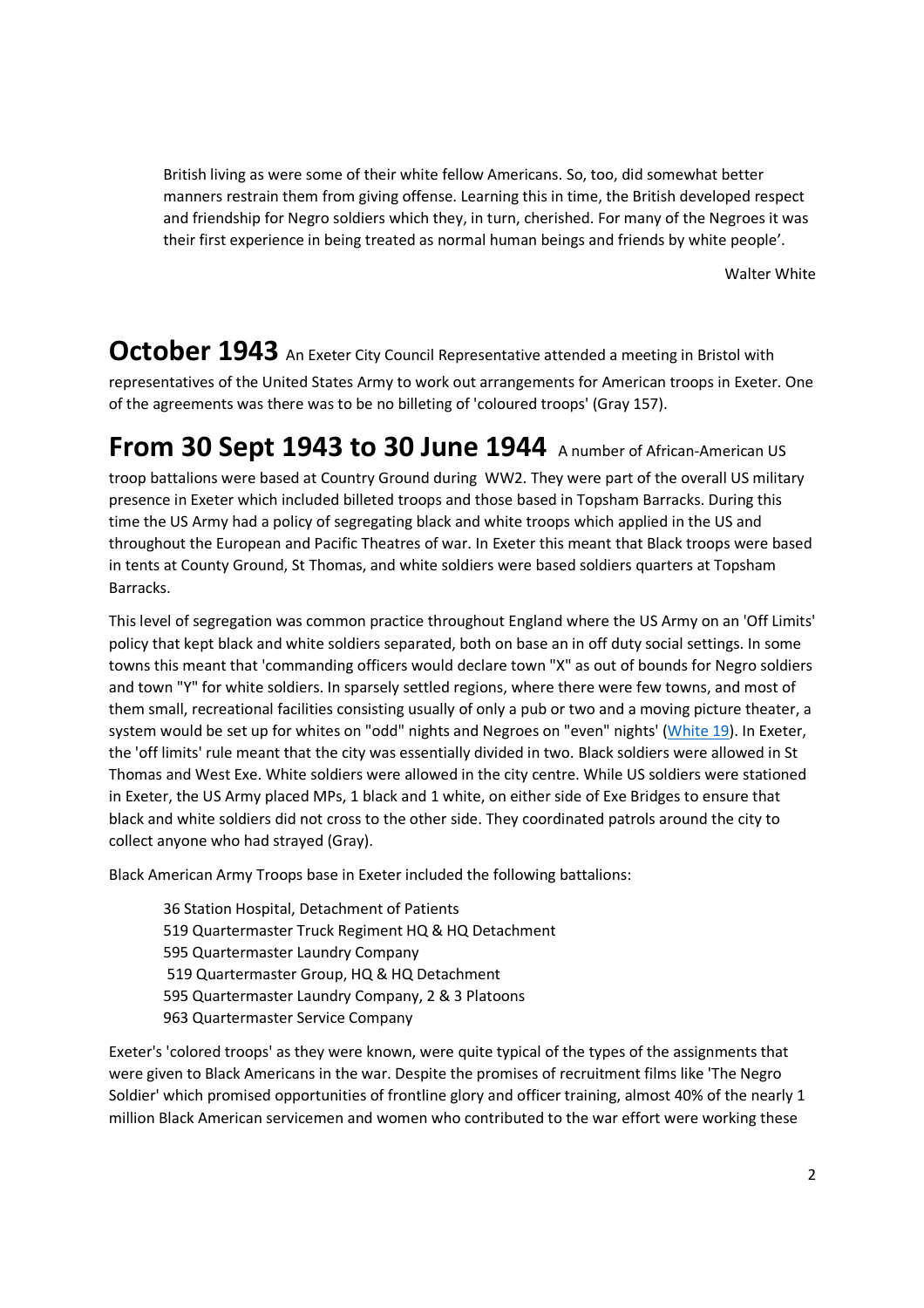'Quartermaster' groups, doing unglamorous but necessary work of moving troops supplies, providing food, managing transportation, fuel and clothing for black and white troops. In Exeter this included running the US Food Depot at the Cattle Market in Marsh Barton.



Exeter Cattle Market circa 1959. © English Heritage NMR no AA079498

Hilda May Eastley of Exmouth remembered "Yanks also took over the Cattle Market in Exeter. Father was very shocked at these huge dark men, the first he had ever seen, and he touched his cap very respectfully, much to the amusement of the young G.I's. Never had they such respect! It seemed an unreal time, we would never be the same again." (BBC)

April 1944 As part of a moral boosting tour throughout the European Theatre of War, then Heavyweight boxing champion of the world Joe Louis, came to Exeter to fight an exhibition match at Topsham Barracks. It is likely that this took place in April. It is unclear how long he stayed in Exeter but, during his stay, he was ' given permission to go to parts of the city that other black men were refused' (Gray 159). Local cartoonist George 'Stil' Stillings immortalised his encounter with Louis and another black GI, in a comic strip. It is unknown as to whether Black GI's were able to attend the exhibition match or not.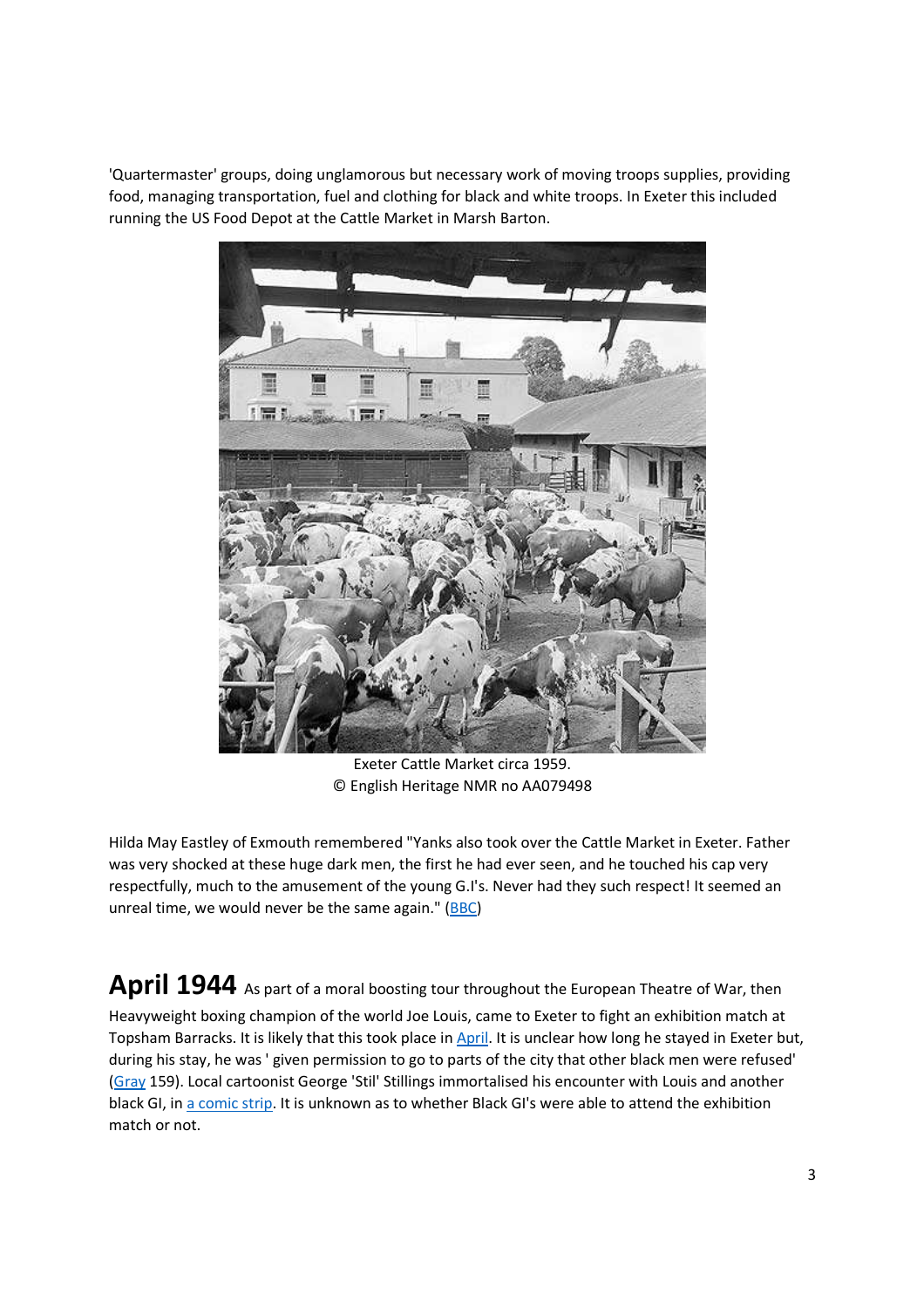

July 1945 Sylvia McNeill of the British civil rights group, the League of Coloured Peoples, began an investigation into the reality of children fathered by Black GIs. Her 18 page report showed 83 of 553 (15%) known children born of mixed Black American and White English heritage were born in Devon. By 1948, the LCP had revise their figures to a total of 775 children. (Smith 209)

In 'Local Black History: A Beginning in Devon' a child of a black GI and white Devon woman speaks of her experiences growing up in Devon after the war.

## **Jane, a black Devonian**

(Jane is a pseudonym).

I was born in Devon, went to school in Devon, was brought up in Devon and have lived for the better part of my life in Devon.

When people ask me, 'Where do you come from?' I always reply, 'I come from Devon.'

'Yes, but where do you *really* come from?'

I was born in a small village about eight miles from Exeter. My parents met in 1945. My Mother had lived all of her life in the village. From what I have been told, my father was a Black American who had been serving in Britain with the American Navy, to fight against fascism with the allies in the Second World War. As I understand, he was a military policeman during the night and worked in a naval supply store during the day.

When my Grandmother found out that my mother was pregnant, she went to the naval base intent on informing my father. The naval authority told her that he had gone home to America - and that she should go away. My Father never saw me, his daughter; perhaps he never even knew my mother was pregnant.

My two young parents, just like other young couples of the time, didn't have the opportunity to make an informed choice about their child conceived outside marriage. Racism against Afro-Americans was added to the prejudices of the time.

There was an uncle (my mother's brother) who left the family once I was born. That split in the family has lasted to this day. I was raised as my grandmother's 'daughter', my mother was my 'sister'. No one ever talked about my father. They denied knowing him. There was one